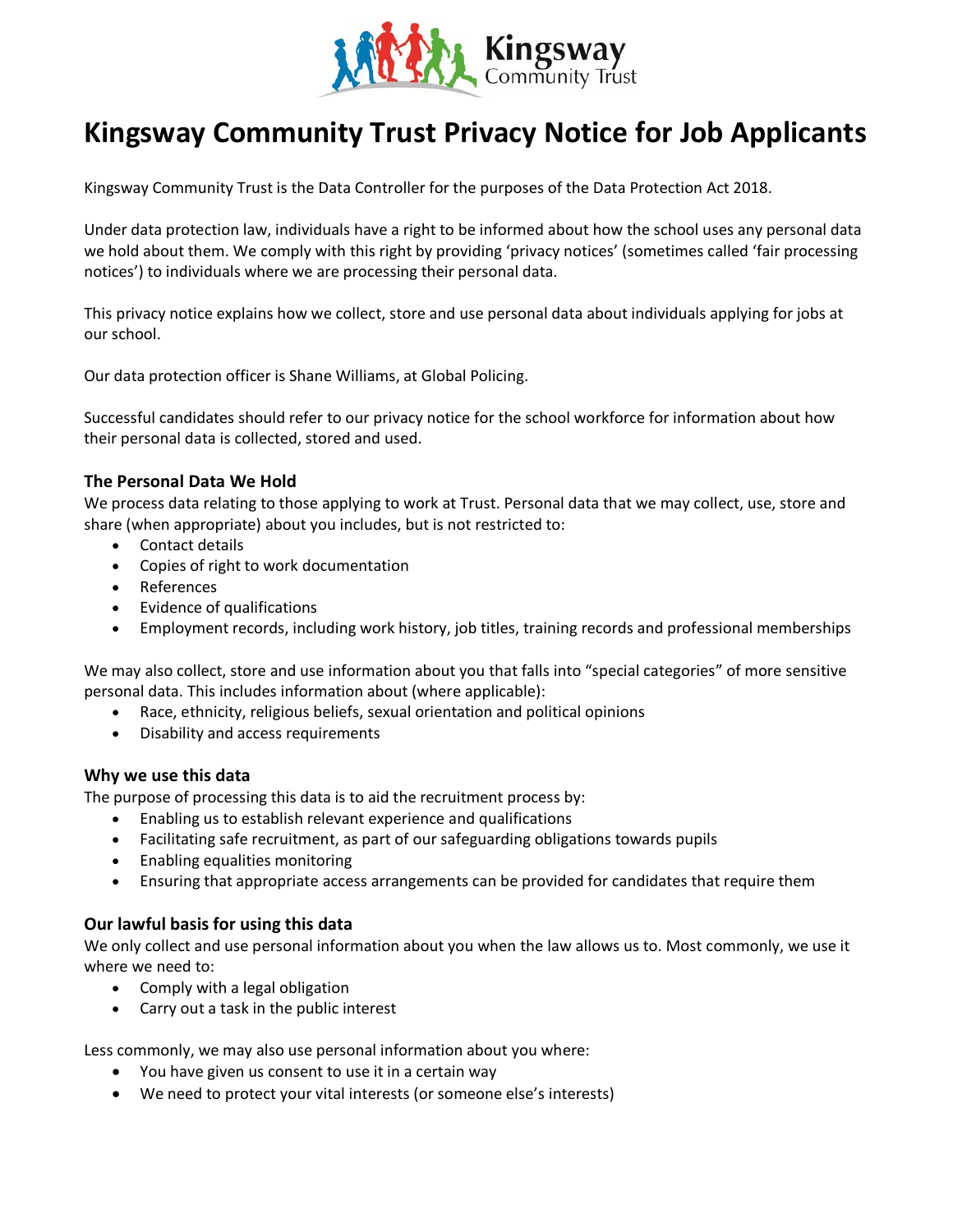Where you have provided us with consent to use your data, you may withdraw this consent at any time. We will make this clear when requesting your consent, and explain how you go about withdrawing consent if you wish to do so.

Some of the reasons listed above for collecting and using personal information about you overlap, and there may be several grounds which justify the Trust's use of your data.

## **Collecting this information**

While the majority of the information we collect from you is mandatory, there is some information that you can choose whether or not to provide to us.

Whenever we seek to collect information from you, we make it clear whether you must provide this information (and if so, what the possible consequences are of not complying), or whether you have a choice.

## **How we store this data**

Personal data we collect as part of the job application process is stored in line with our data protection policy . When it is no longer required, we will delete your information in accordance with our record retention schedule.

## **Data sharing**

We do not share information about you with any third party without your consent unless the law and our policies allow us to do so.

Where it is legally required, or necessary (and it complies with data protection law), we may share personal information about you with:

- Our local authority to meet our legal obligations to share certain information with it, such as shortlists of candidates for a headteacher position
- Suppliers and service providers to enable them to provide the service we have contracted them for, such as HR and recruitment support
- Professional advisers and consultants

# **Transferring data internationally**

Where we transfer personal data to a country or territory outside the European Economic Area, we will do so in accordance with data protection law.

## **Your rights**

## **How to access the personal information we hold about you**

Individuals have a right to make a 'subject access request' to gain access to personal information that the school holds about them.

If you make a subject access request, and if we do hold information about you, we will:

- Give you a description of it
- Tell you why we are holding and processing it, and how long we will keep it for
- Explain where we got it from, if not from you
- Tell you who it has been, or will be, shared with
- Let you know whether any automated decision-making is being applied to the data, and any consequences of this
- Give you a copy of the information in an intelligible form